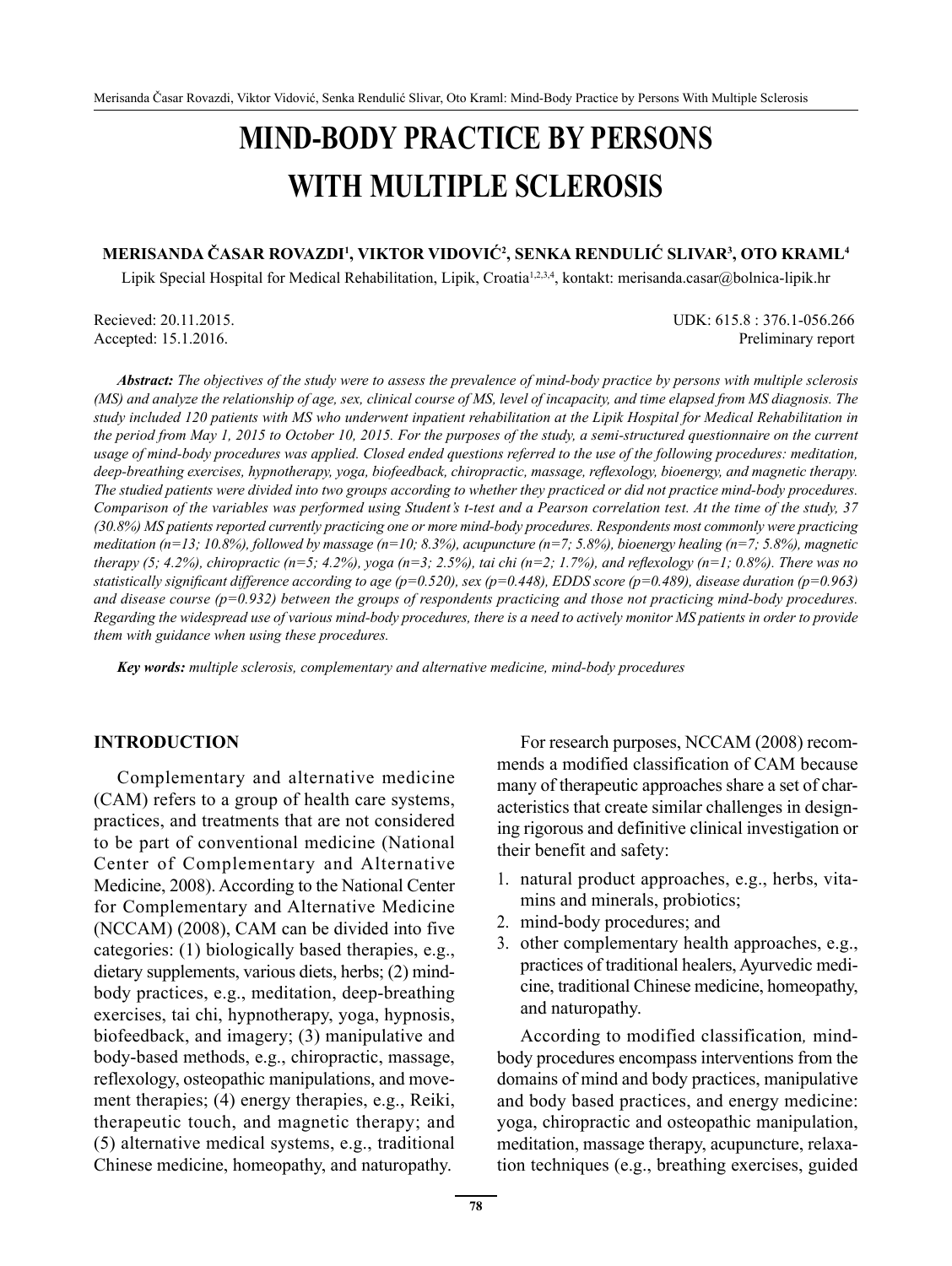imagery, progressive muscle relaxation), tai chi, qigong, healing touch, magnetic therapy, reflexology, hypnotherapy, and movement therapies (e.g., Feldenkrais method, Alexander technique, and Pilates).

Multiple sclerosis (MS) is an inflammatory, demyelinating, neurodegenerative disorder of the central nervous system (CNS) of unknown etiology (Noseworthy et al., 2000). MS is characterized by CNS inflammation, demyelination, axonal injury, and axonal loss. It is believed to be an autoimmune disorder, but the antigen specificity of the immune response is unknown (Kamm et al., 2014). Across Europe*,* the mean annual incidence rate is about 4.3:100,000 (Pugliatti M et al., 2006). The peak onset is between age 20 and 40 years (Kurtzke et al., 1992, Liguori et al., 2000); women are affected approximately twice as often as men (Sadovnick et al.,1982, Wallin et al., 2004). Patients can experience a diverse array of symptoms including impaired mobility, sensory disturbance, chronic pain, fatigue, bladder and bowel dysfunction, depression, and cognitive impairment (Senders et al., 2012). There are four clinical phenotypes of MS (Lublin et al., 1996):

- 1. Relapsing-remitting MS (RRMS) is characterized by periods of clinical stability that are interrupted by relapses or attacks of MS during which patients experience clinical worsening (initially occurring in more than 80% of individuals with MS).
- 2. Secondary progressive MS (SPMS) follows a course of relapsing–remitting MS. It is characterized by steady worsening of symptoms with superimposed relapses in 40% of patients. Approximately half of all persons diagnosed with RRMS convert into the SPMS phenotype within a decade of the initial diagnosis*.*
- 3. Primary progressive MS (PPMS) is characterized by progressive worsening of the neurological symptoms from the onset of the disease (occurring in 10%–20% of individuals with MS).
- 4. Progressive relapsing MS (PRMS) is characterized by steady worsening of neurological function from the very beginning, in addition to occasional relapses like those experienced

by people with RRMS (occurring in 5% of MS patients).

The term "benign" MS is not an MS phenotype descriptor per se, but rather was intended to provide an indication of disease severity over time. Benign MS can only be diagnosed retrospectively, when there is little or no disability for a period of 10 to 15 years (Lublin et al., 2014). The diagnosis of MS is based on the demonstration of MS-typical CNS lesions disseminated in space and time based upon a combination of clinical and MRI findings (Polman et al., 2010). Treatments for MS are divided into two categories: disease modifying drugs to control the disease process (e.g., interferon beta, glatiramer acetate, teriflunomide, dimethyl fumarate, natalizumab, fingolimod, alemtuzumab, mitoxantrone), and methods to manage symptoms (Yadav et al., 2010). Since there is still no curative treatment, the majority of MS patients (up to 70%) use various modalities of CAM (Yadav et al., 2010).

There have been several studies that estimated the effectiveness of various mind-body procedures in MS patients. Findings have shown that mindfulness meditation, yoga, and biofeedback had a positive effect on depression, anxiety, fatigue, quality of life, and bladder incontinence (Grossman et al., 2010, Oken et al., 2004, McClurg et al., 2006, Ghafari et al., 2009). Massage lowered anxiety, improved depressed mood, increased self-esteem and body image (Hernandez-Reif et al., 1998), and increased self-efficacy potentially resulting in better overall adjustment to the disease (Finch et al., 2014). Clinical trials of acupuncture use in MS patients were too limited to provide definitive information on effectiveness (Bowling, 2010).

The concept of human biofield has its origins in many different cultures over thousands of years with the development of numerous types of biofield therapies, e.g., Reiki, Healing Touch, Therapeutic Touch (Gronowicz et al., 2015), although scientific instruments have been unable to detect this energy. There is a lack of high-quality scientific studies of biofield therapies, but in a meta-analysis of 66 medium quality studies, Shamini and Mills (2010) found that biofield therapies showed strong evidence for reducing pain intensity in pain populations, and moderate evidence for reducing pain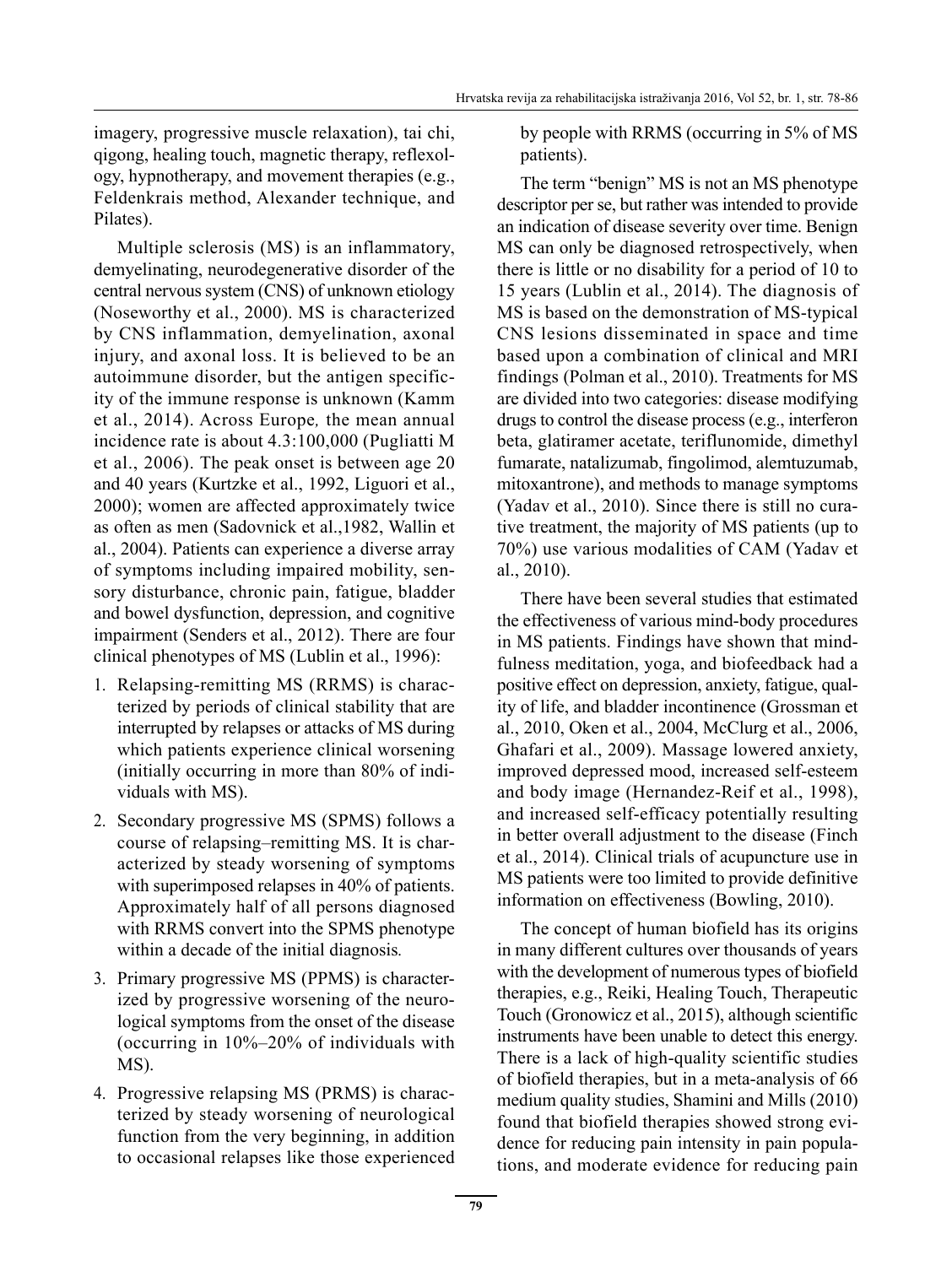intensity in hospitalized and cancer populations, and decreased negative behavioral symptoms in dementia patients and anxiety in the hospitalized population; in conclusion, the authors state that there is a need for further high-quality studies in this area. The American Academy of Neurology (AAN) has recently published evidence-based guidelines estimating the effectiveness of various CAM modalities in MS patients (Yadav et al., 2014). They found the evidence insufficient to support or refute the effectiveness of the following treatment modalities from the mind-body group of procedures: mindfulness meditation, yoga, biofeedback, chiropractic, massage, acupuncture, and tai chi. Reflexology was possibly effective in reducing MS-associated paresthesia**,** and magnetic therapy was probably effective in fatigue.

# **OBJECTIVES**

The objectives of the study were to assess the prevalence of mind-body procedure practice amongst MS patients and to analyze the relationship between procedure practicing and patient age, sex, clinical course of MS, level of incapacity, and time elapsed from MS diagnosis. In the study, a modified classification of CAM was used, as recommended for research purposes by NCCAM (2008).

# **HYPOTHESES**

According to the results from previous studies and the objectives of the present one, we formulated the following hypotheses:

- H1: The prevalence of mind-body procedure practice will be lower than the prevalence observed in other studies.
- H2: The prevalence of mind-body procedure practice will be influenced by sex, age, disease duration, and level of incapacity of the respondents.

Previous studies have shown that the frequency of usage of CAM is influenced by regional and cultural habits (Schwarz et al., 2008) as well as income level (Eisenberg et al., 1998, Foster et al., 2000). Furthermore, previous results have shown that users are predominantly female, have higher levels of education, and report poorer health (Schwartz et al., 1999, Marrie et al., 2003, Nayak et al., 2003, Schwartz et al., 2008, Shinto et al., 2006).

# **WORK METHODS**

The study included 120 MS patients who underwent inpatient rehabilitation at the Lipik Hospital for Medical Rehabilitation in the period from May 1, 2015 to October 10, 2015. Participating in the study were patients older than 18 who had been diagnosed with MS according to the revised McDonald criteria (Polman et al., 2010). The exclusion criterion was serious cognitive impairment. Data on patient age, sex, clinical course of MS, and time elapsed since MS diagnosis were collected. The degree of disability for all study subjects was based on the Expanded Disability Status Scale (EDSS) (Kurtzke et al., 1983), and the assessment of cognitive status was performed using the Mini Mental Status Exam (MMSE) (Folstein et al., 1975). For the purposes of the study, a semi-structured questionnaire on the current usage of mind-body procedures was applied. Closed ended questions referred to the following procedures: meditation, deep-breathing exercises, hypnotherapy, yoga, biofeedback, chiropractic, massage, reflexology, bioenergy, and magnetic therapy. The patients in the study were divided into two groups according to whether they practiced or did not practice mind-body procedures.

The study was approved by the Hospital Ethics Committee, and the patients were asked to provide written consent for participation in the study.

Statistical analysis was performed using SOFA Statistics. Comparison of the variables was conducted using Student's t-test and a Pearson correlation test.

# **RESULTS**

The study included 120 patients, 90 (75%) female and 30 (25%) male, with a mean age of 51.6, an age range from 25 to 85 years. The mean time elapsed since MS diagnosis was 14.5 years, ranging from 6 months to 62 years. RRMS was experienced by 58 (48.3%), SPMS by 57 (47.5%), PPMS by 3 (2.5%) and benign by 2 (1.7%) patients. The mean EDSS was 5.2, ranging from 1.5 to 9. At the time of the study, 37 (30.8%) MS patients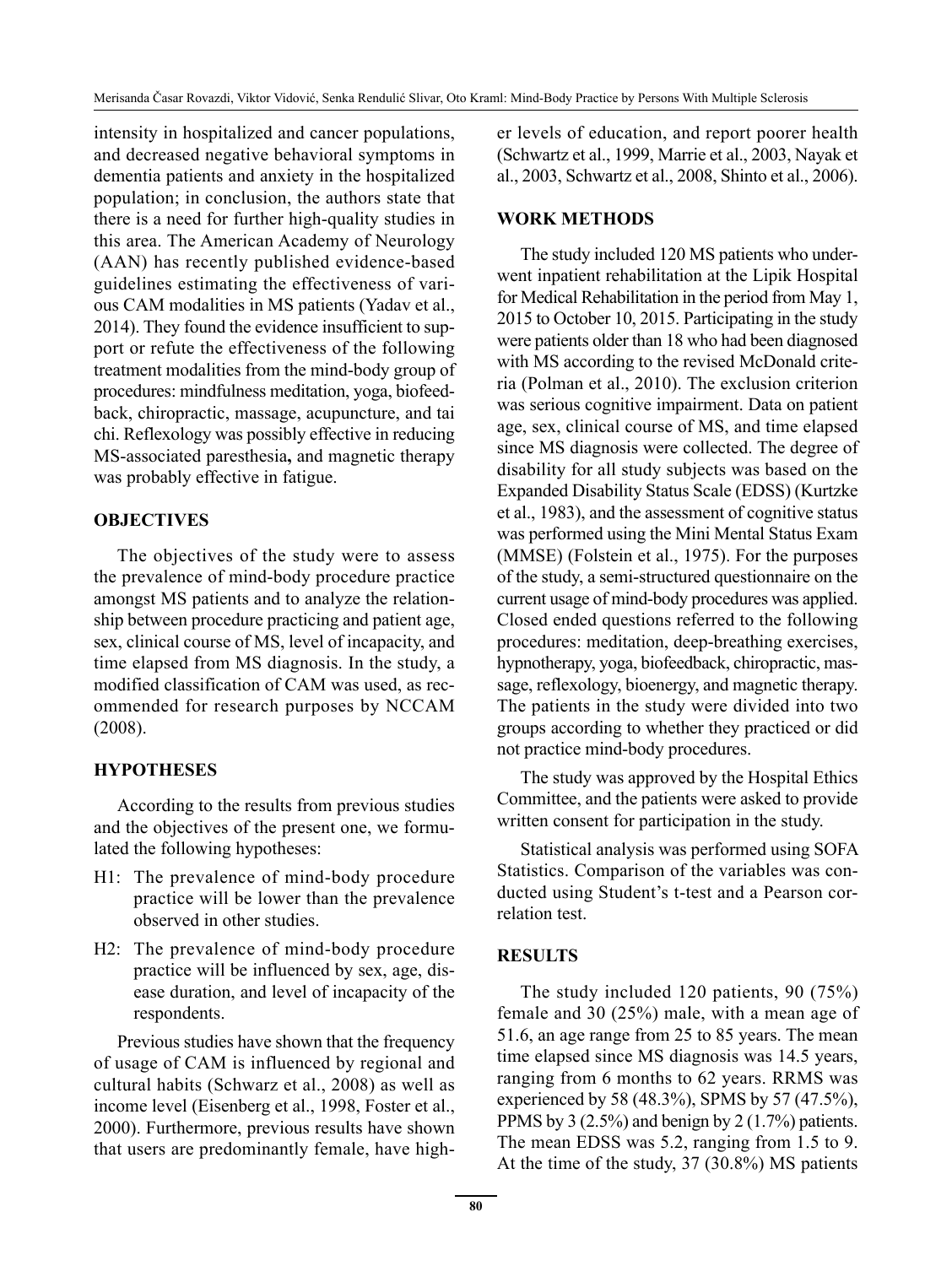reported that they were currently practicing one or more mind-body procedures. A single procedure was used by 27 (73%) and a combination of different modalities by 10 (27%) subjects. The respondents were most commonly practicing meditation  $(n=13; 10.8\%)$ , followed by massage  $(n=10; 8.3\%)$ , acupuncture (n=7;  $5.8\%$ ), bioenergy healing (n=7; 5.8%), magnetic therapy (5; 4.2%), chiropractic (n=5; 4.2%), yoga (n=3; 2.5%), tai chi (n=2; 1.7%), and reflexology ( $n=1$ ; 0.8%) (Fig.1).



**Fig. 1.** *Mind-body treatment modalities used by multiple sclerosis patients*

Combinations of different modalities used by the respondents are shown in Figure 2.



**Fig.2.** *Mind-body treatment combinations used by multiple sclerosis patients (n=10)*

The characteristics of respondents who were and who were not practicing mind-body procedures are shown in Table 1. There was no statistically significant between-group difference according to age  $(p=0.520)$ , sex  $(p=0.448)$ , EDDS score  $(p=0.489)$ , disease duration ( $p=0.962$ ), and disease course  $(p=0.932)$ .

**Table 1.** *Demographic and clinical characteristics of study patients*

| Characteristic                | Mind-            | Mind-            |
|-------------------------------|------------------|------------------|
|                               | body             | body             |
|                               | procedure        | procedure        |
|                               | users            | non-users        |
| $n$ (%)                       | 37(30.8)         | 83 (69.2)        |
| Age (yrs), $\overline{X}$ ±SD | $52.6 \pm 12.39$ | $51.2 \pm 11.05$ |
| Female, $n$ $(\%)$            | 30(81.1)         | 60 (72.3)        |
| Male, $n$ $(\%)$              | 7(18.9)          | 23(27.7)         |
| EDSS, $\overline{X}$ ±SD      | $4.9 \pm 1.81$   | $5.2 \pm 1.95$   |
| MS course, $n$ $%$ ) RRMS     | 18 (48.7)        | 40(48.2)         |
| <b>SPMS</b>                   | 18 (48.7)        | 39 (47.0)        |
| <b>PPMS</b>                   | 0(0.0)           | 3(3.6)           |
| Benign MS                     | 1(2.6)           | 1(1.2)           |
| Time elapsed since MS         |                  |                  |
| diagnosis (yrs), $X \pm SD$   | $14.6 \pm 10.53$ | $14.5 \pm 10.46$ |

EDSS = Expanded Disability Status Scale; MS  $=$  multiple sclerosis; RRMS  $=$  relapsing- remitting multiple sclerosis; SPMS = secondary progressive multiple sclerosis; PPMS = primary progressive multiple sclerosis; Benign  $MS =$  benign multiple sclerosis

Due to a small number of patients with the PPMS and benign MS courses of the disease, statistical analysis was only done for patients with RRMS and SPMS when analyzing the relationship of procedure practice and course of the disease.

#### **DISCUSSION**

Studies on the use of CAM have documented the popularity of CAM for the treatment of health problems that lack definitive cures (Institute of Medicine US Committee on the Use of Complementary and Alternative Medicine by the American Public, 2005).The frequency of usage of CAM is influenced by regional and cultural habits (Schwarz et al., 2008), income level (Eisenberg et al., 1998, Foster et al., 2000), and insurance coverage of some CAM practices (e.g., chiropractors and massage therapists) (Wolsko et al., 2002). In a survey of 2,026 MS patients, 23% were currently practicing yoga, and 16% meditation, which were the most popular mind and body treatment modalities (Yadav et al., 2006). In the study by Nayak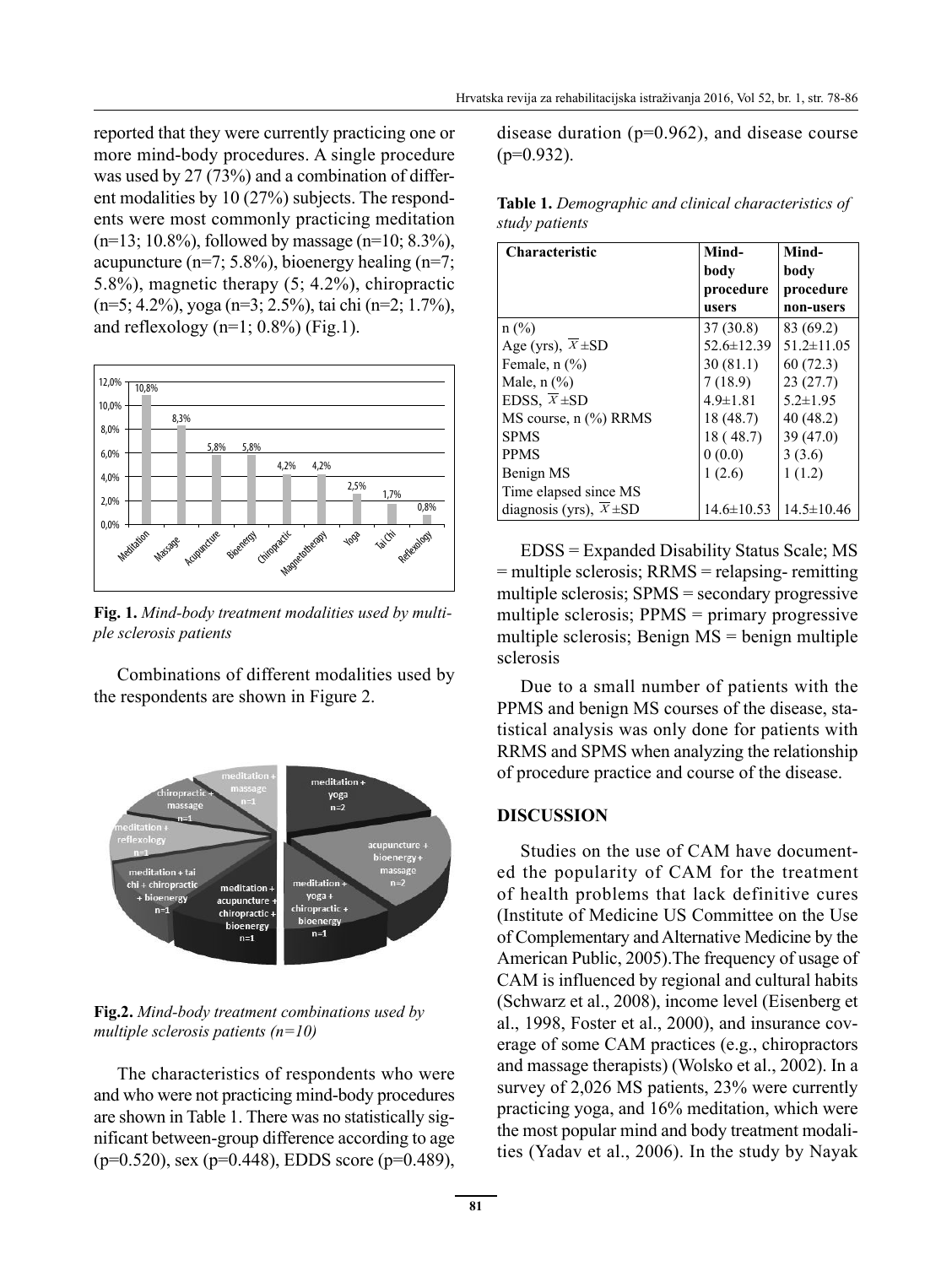et al. (2003), chiropractic manipulation was currently practiced by 25.5%, massage by 23.3% and acupuncture by 19.9% of MS patients. Esmonde et al. (2008) analyzed the use of different CAM modalities in MS patients in the previous year and found that reflexology was practiced by 40%, massage by 33%, relaxation and meditation by 25%, and chiropractic by less than 12% of the patients. The prevalence of practicing different mind-body modalities in five Nordic countries within the previous 12 months was as follows: yoga 7.8%–23%, acupuncture 6.5%–20.8%, meditation 5.9%–13%, biofield energy healing 0.6%–12.2%, and reflexology 1.5%–11.1%, while less than 5% of the respondents used tai chi (Skovgaard et al., 2012).

The present study showed that 30.8% of MS patients currently practiced mind-body procedures. The patients most commonly were practicing meditation (10.8%), followed by massage (8.3%), acupuncture (5.8%), and bioenergy treatment (5.8%). Other modalities were utilized by less than 5% of the respondents. The only type of meditation practiced was mindfulness meditation, sport massage was the only type of massage utilized, and traditional Chinese acupuncture was the only type of acupuncture applied. All users of human biofield therapy stated they were treated with bioenergy, without specifying a particular method, such as healing touch or therapeutic touch.

Patients reporting that they practiced magnetic therapy used only magnetic gloves or bangles. The effectiveness of magnetic therapy applies only to bioelectromagnetic-based therapies using a verifiable electromagnetic field (Yadav et al., 2014), whereas wearing magnetic gloves or bangles is considered ineffective (National Center of Complementary and Alternative Medicine, 2008).

Our research findings showed a lower overall prevalence of mind-body procedures practiced among our respondents compared to respondents from other studies, but similar patterns in relation to the most popular mind-body modalities. The possible explanation for the lower overall rate of mind-body procedure usage is that the level of income plays an important role in whether a patient decides to start treatment with CAM. Moreover, unavailability of some treatment modalities of complementary and alternative therapy may be another reason for lower frequency of mind-body procedure practice among our patients. Previous studies did not analyze the link between mind-body procedure usage and disease related or epidemiological parameters, but studies investigating the utilization of all CAM modalities in MS patients (including dietary supplements and alternative medical systems) have shown that users are predominantly female, have higher levels of education, and report poorer health (Schwartz et al., 1999, Marrie et al., 2003, Nayak et al., 2003, Schwartz et al., 2008, Shinto et al., 2006). However, Apel et al. (2006) and Harirchian et al. (2014) found no statistically significant sex difference between CAM users and non-users, whereas Leong et al. (2009) and Berkman et al. (1999) found no difference according to the degree of incapacity. In most studies, CAM users had longer duration of illness than non-users (Apel et al., 2006, Skovgaard et al., 2012, Harirchian et al., 2014, Shinto et al., 2006), however, shorter MS duration was also observed among CAM users ( Koch et al., 2014).

In the study by Skovgaard et al. (2013), CAM users were more likely to be 18-40 years of age, whereas Harirchian et al. (2014) and Apel et al. (2006) found no age difference between CAM users and non-users.

In our study, there was no statistically significant between-group difference according to demographic or disease-related parameters. The heterogeneous findings reported in the literature could be due to different definitions of CAM, small sample size, and differences in the length of CAM practice (Schwartz et al.,2008). Moreover, our study had two limitations that made it difficult to compare it with other studies. Usage of CAM modalities other than mind-body procedures was not analyzed, and our respondents were MS patients who had been referred to inpatient rehabilitation. This means that the analysis excluded many of those with lesser functional deficit and shorter duration of the disease because these patients are rarely treated as inpatients. Despite these limitations, these research results indicate that awareness of suffering from a disease of a chronic progressive character such as MS leads to attempts to slow down the occurrence of new deficits, irrespective of age, sex, or degree of disability.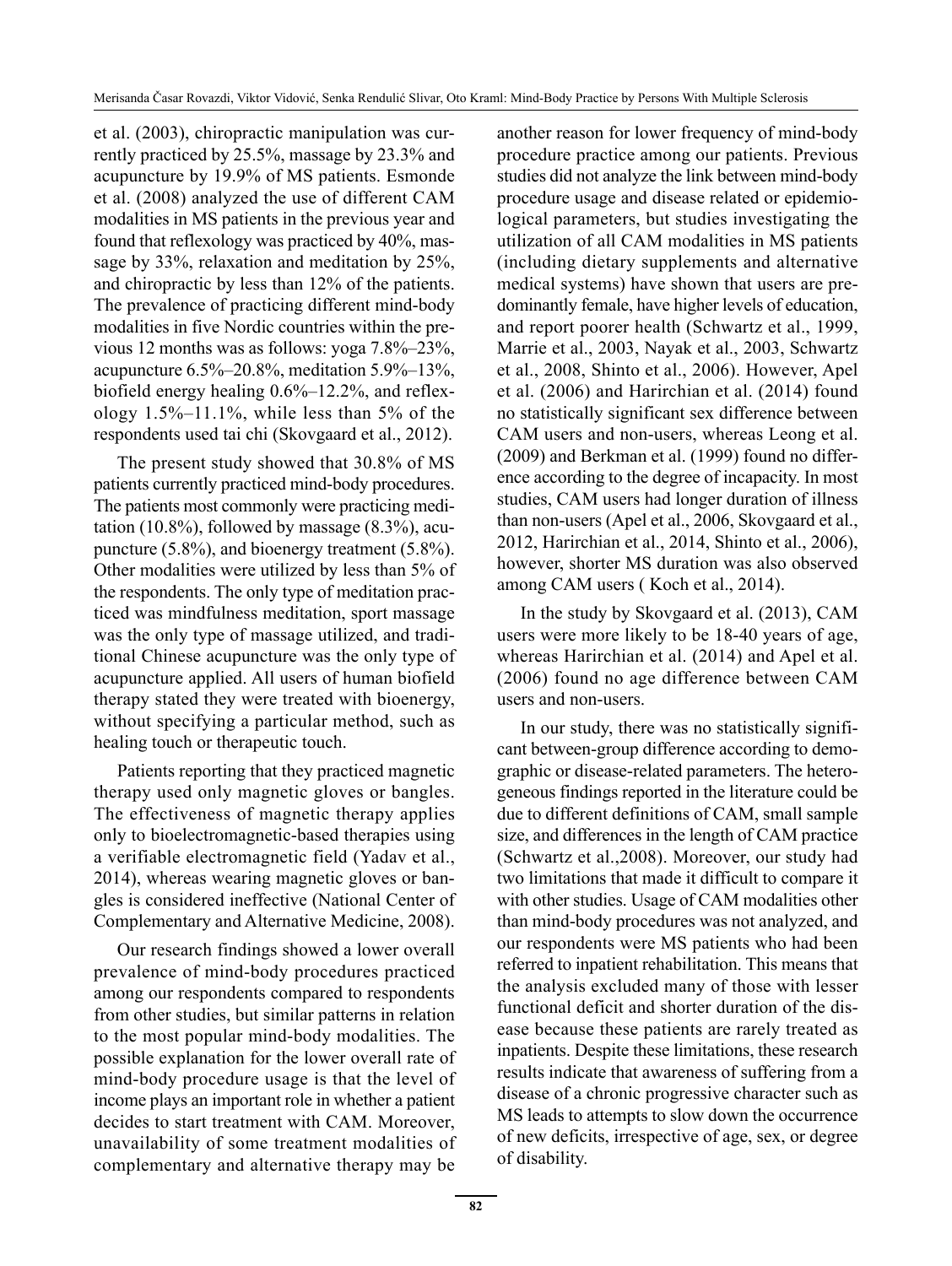### **CONCLUSION**

Our study revealed that slightly less than one-third of the MS patients who participated as respondents practiced various mind-body procedures. The prevalence of practicing was not influenced by demographic or disease-related parameters. Meditation, massage, acupuncture, and bioenergy healing were the most commonly used modalities. Regarding the widespread use of various mind-body procedures, there is a need for active monitoring of MS patients to provide guidance when using these procedures.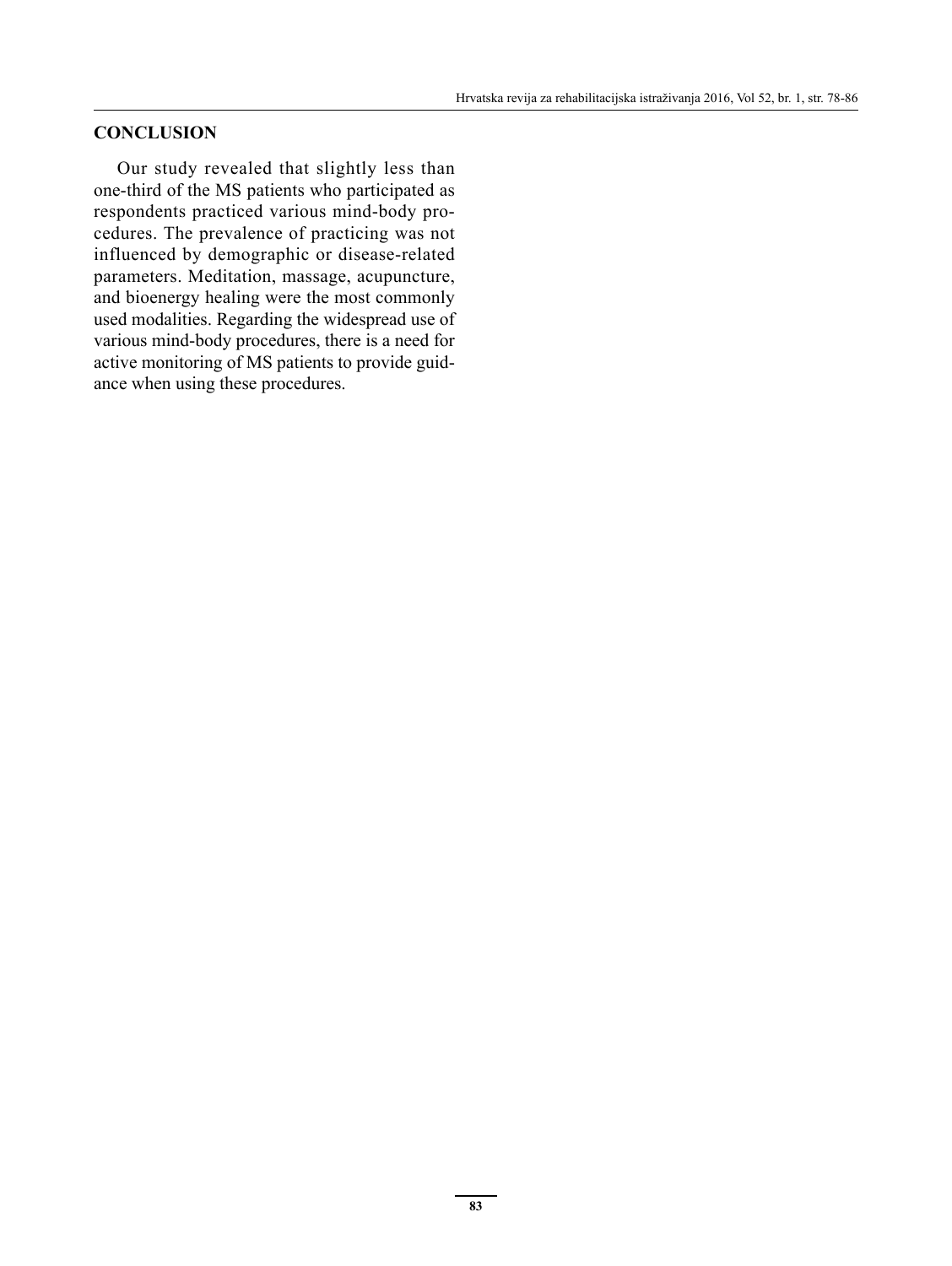#### **REFERENCES**

- Apel A, Greim B, Konig N, Zettl UK (2006): Frequency of current utilisation of complementary and alternative medicine by patients with multiple sclerosis. J Neurol. 253, 1331-1336.
- Berkman CS, Pignotti MG, Cavallo PH, Holland NJ (1999): Use of alternative treatments by people with multiple sclerosis. Neurorehabil Neural Repair, 13, 4, 243-254.
- Bowling AC (2010): Unconventional medicine and multiple sclerosis; the role of conventional health providers. In: Lucchineti, CF, Hohlfeld R, eds. Multiple Sclerosis 3 (Blue Books of Neurology series). Philadelphia, PA: Saunders; pp. 355-370.
- Eisenberg DM, Davis RB, Ettner SL, Appel S, Wilkey S, Van Rompay M, Kessler RC (1998): Trends in alternative medicine use in the United States, 1990-1997: results of a follow-up national survey. JAMA. 28, 18, 1569-1575.
- Esmonde L, Long AF (2008): Complementary therapy use by persons with multiple sclerosis: benefits and research priorities. Complement Ther Clin Pract. 14, 3, 176-184.
- Finch P, Bessonnette S (2014): A pragmatic investigation into the effects of massage therapy on the selfefficacy of multiple sclerosis clients. J Bodywork Mov Ther. 18, 1, 11-16.
- Folstein MF, Folstein SE, McHugh PR (1975): Mini-Mental State, a practical method for grading the cognitive state of patients for the clinician. J Psychiatr Res. 12, 189-198.
- Foster DF, Phillips RS, Hamel MB, Eisenberg DM (2000): Alternative medicine use in older Americans. J Am Geriatr Soc. 48, 12, 1560-1565.
- Ghafari S, Ahmadi F, Nabavi M, Anoshirvan K, Memarian R, Rafatbakhsh M. (2009): Effectiveness of applying progressive muscle relaxation technique on quality of life of patients with multiple sclerosis. J Clin Nurs. 18, 15, 2171-2179.
- Gronowicz G, Secor ER Jr, Flynn JR, Jellison ER, Kuhn LT (2015): Therapeutic touch has significant effects on mouse breast cancer metastasis and immune responses but not primary tumor size. Evidence-Based Complementary and Alternative Medicine; Retrieved 31 May, 2015 from http://www.hindawi.com/journals/ecam/2015/926565/.
- Grossman P, Kappos L, Gensicke H, et al. (2010): MS quality of life, depression, and fatigue improve after mindfulness training: a randomized trial. Neurology. 75, 13, 1141-1149.
- Harirchian MH, Sahraian MA, Hosseinkhani A, Amirzargar N (2014): Level of attitude toward complementary and alternative medicine among Iranian patients with multiple sclerosis. Iran J Neurol. 13, 13-18.
- Hernandez-Reif M, Field TI, Field TO, Theakson H (1998): Multiple sclerosis patients benefit from massage therapy, Journal of Bodywork and Movement Therapies. 2, 168-174.
- Institute of Medicine (US) Committee on the Use of Complementary and Alternative Medicine by the American Public (2005): Complementary and Alternative Medicine in the United States. Washington (DC): National Academies Press (US).
- Kamm CP, Uitdehaag BM, Polman CH (2014): Multiple sclerosis: current knowledge and future outlook. Eur Neurol. 72, 132-141.
- Kochs L, Wegener S, Sühnel A, Voigt K, Zettl UK (2014): The use of complementary and alternative medicine in patients with multiple sclerosis: a longitudinal study. Complement Ther Med. 22, 166-172.
- Kurtzke JF (1983): Rating neurologic impairment in multiple sclerosis: an expanded disability status scale (EDSS). Neurology. 33, 1444-1452.
- Kurtzke JF, Page WF, Murphy FM, Norman JE (1992): Epidemiology of multiple sclerosis in US veterans. Neuroepidemiology.11, 226-235.
- Leong EM, Semple SJ, Angley M, Siebert W, Petkov J, McKinnon RA (2009): Complementary and alternative medicines and dietary interventions in multiple sclerosis: what is being used in South Australia and why? Complement Ther Med. 17, 4, 216-223.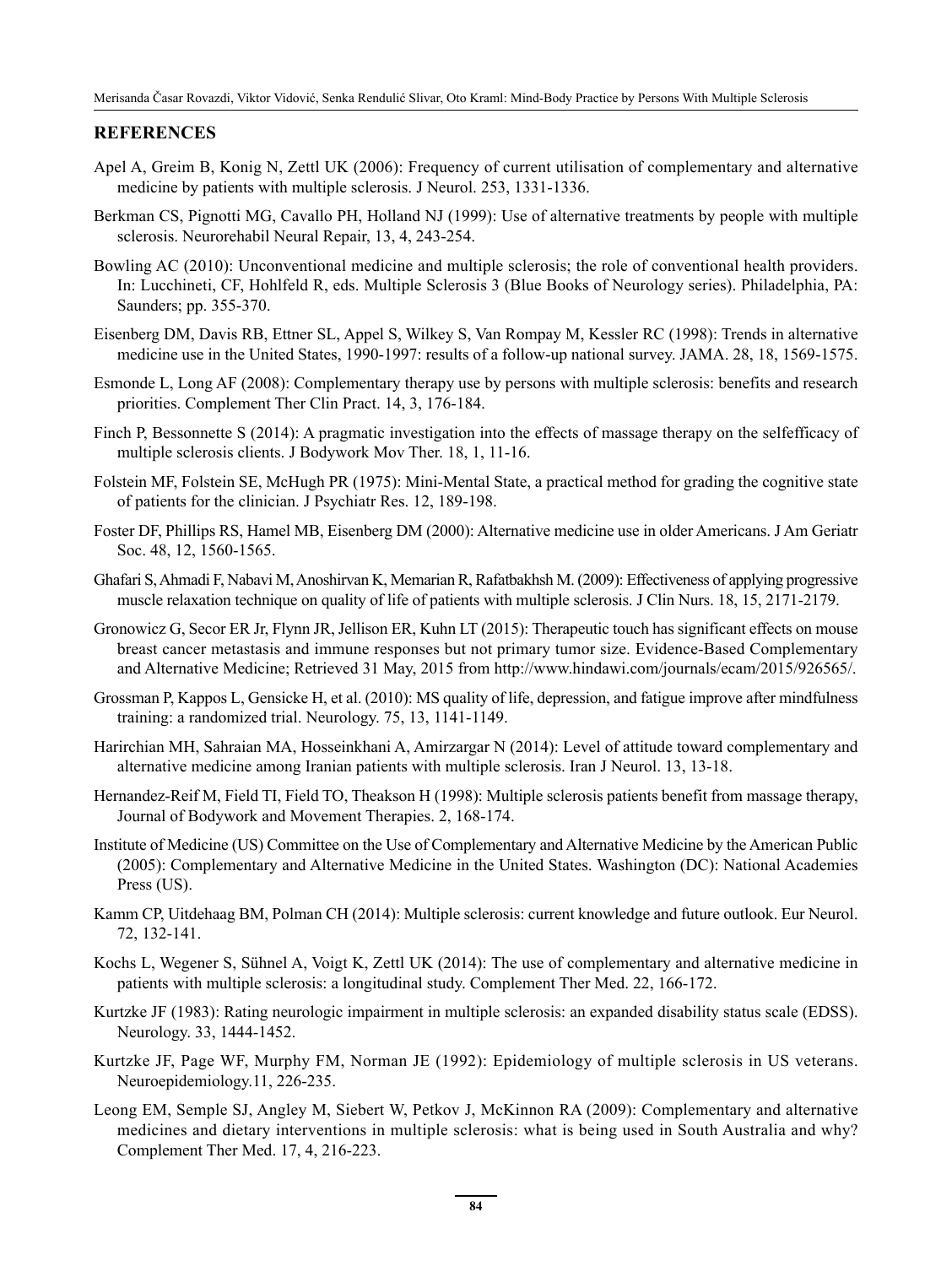- Liguori M, Marrosu MG, Pugliatti M, Giuliani F, De Robertis F, Cocco E, et al.(2000): Age at onset in multiple sclerosis. Neurol Sci. 21, S825-829.
- Lublin FD, Reingold SC (1996): Defining the clinical course of multiple sclerosis: results of an international survey. National Multiple Sclerosis Society (USA) Advisory Committee on Clinical Trials of New Agents in Multiple Sclerosis. Neurology. 46, 907-911.
- Lublin FD, Reingold SC, Cohen JA, Cutter GR, Sørensen PS, Thompson AJ, et al.(2014): Defining the clinical course of multiple sclerosis: the 2013 revisions. Neurology. 83, 278-286.
- Marrie RA, Hadjmichael O, Vollmer T (2003): Predictors of alternative medicine use by multiple sclerosis patients. Mult Scler J. 9, 461-466.
- McClurg D, Ashe RG, Marshall K, Lowe-Strong AS (2006): Comparison of pelvic floor muscle training, electromyography biofeedback, and neuromuscular electrical stimulation for bladder dysfunction in people with multiple sclerosis: a randomized pilot study. Neurourol Urodyn. 25, 4, 337-348.
- Nayak S, Matheis RJ, Schoenberger NE, Shiflett SC (2003): Use of unconventional therapies by individuals with multiple sclerosis. Clin Rehabil. 17, 2, 181-191.
- National Center of Complementary and Alternative Medicine ( NCCAM) ( 2008): What is complementary and alternative medicine (CAM)? Retrived 25 July, 2008 from http://nccam.nih.gov/
- Noseworthy JH, Lucchinetti C, Rodriguez M, Weinshenker BG (2000): Multiple sclerosis. N Engl J Med. 343, 938-952.
- Oken BS, Kishiyama S, Zajdel D, Bourdette D, Carlsen J, Haas M, et al. (2004): Randomized controlled trial of yoga and exercise in multiple sclerosis. Neurology. 62, 11, 2058-2064.
- Polman CH, Reingold SC, Banwel B, Clanet M, Cohen JA, Filippi M, et al. (2011): Diagnostic criteria for multiple sclerosis: 2010 revision to the McDonald criteria. Ann Neurol. 69, 292-302.
- Pugliatti M, Rosati G, Carton H, Riise T, Drulovic J, Vécsei L, et al.(2006): The epidemiology of multiple sclerosis in Europe (review). Eur J Neurol. 13, 700-722.
- Sadovnick AD, Baird PA (1982): Sex ratio in offspring of patients with multiple sclerosis. N Engl J Med. 306, 1114- 1115.
- Schwartz S, Knorr C, Geiger H, Flachenecker P (2008): Complementary and alternative medicine for multiple sclerosis. Mult Scler J. 14, 8, 1113-1119.
- Schwartz CE, Laitin E, Brotman S, LaRocca N (1999): Utilization of unconventional treatments by persons with MS: is it alternative or complementary? Neurology. 52, 626-629.
- Senders A, Wahbeh H, Spain R, Shinto L (2012): Mind-Body Medicine for Multiple Sclerosis: A Systematic Review. Autoimmune Dis. 2012 Nov; 22 (4):e567324. doi:10.1155/2012/567324. PubMed PMID: 23227313; PubMedCentral PMC: 3512214.
- Shamini J, Mills PJ (2010): Biofiled therapies: helpful of full of hype? A best evidence synthesis. Int J Behav Med. 17, 1, 1-16.
- Shinto L, Yadav V, Morris C, Lapidus JA, Senders A, Bourdette D (2006): Demographic and health-related factors associated with complementary and alternative medicine (CAM) use in multiple sclerosis. Mult Scler J. 12, 94-100.
- Skovgaard L, Nicolajsen PH, Pedersen E, Kant M, Fredrikson S, Verhoef M, et al. (2012): Use of complementary and alternative medicine among people with multiple sclerosis in the Nordic countries. Autoimmune Dis. Retrieved 11 Dec, 2012 from http://www.hindavi.com/journals/ad/2012/841085/.
- Skovgaard L, Nicolajsen PH, Pedersen E, Kant M, Fredrikson S, Verhoef M, et al. (2013): Differences between users and non-users of complementary and alternative medicine among people with multiple sclerosis in Denmark: a comparison of descriptive characteristics. Scand J Public Health. 41, 492-499.